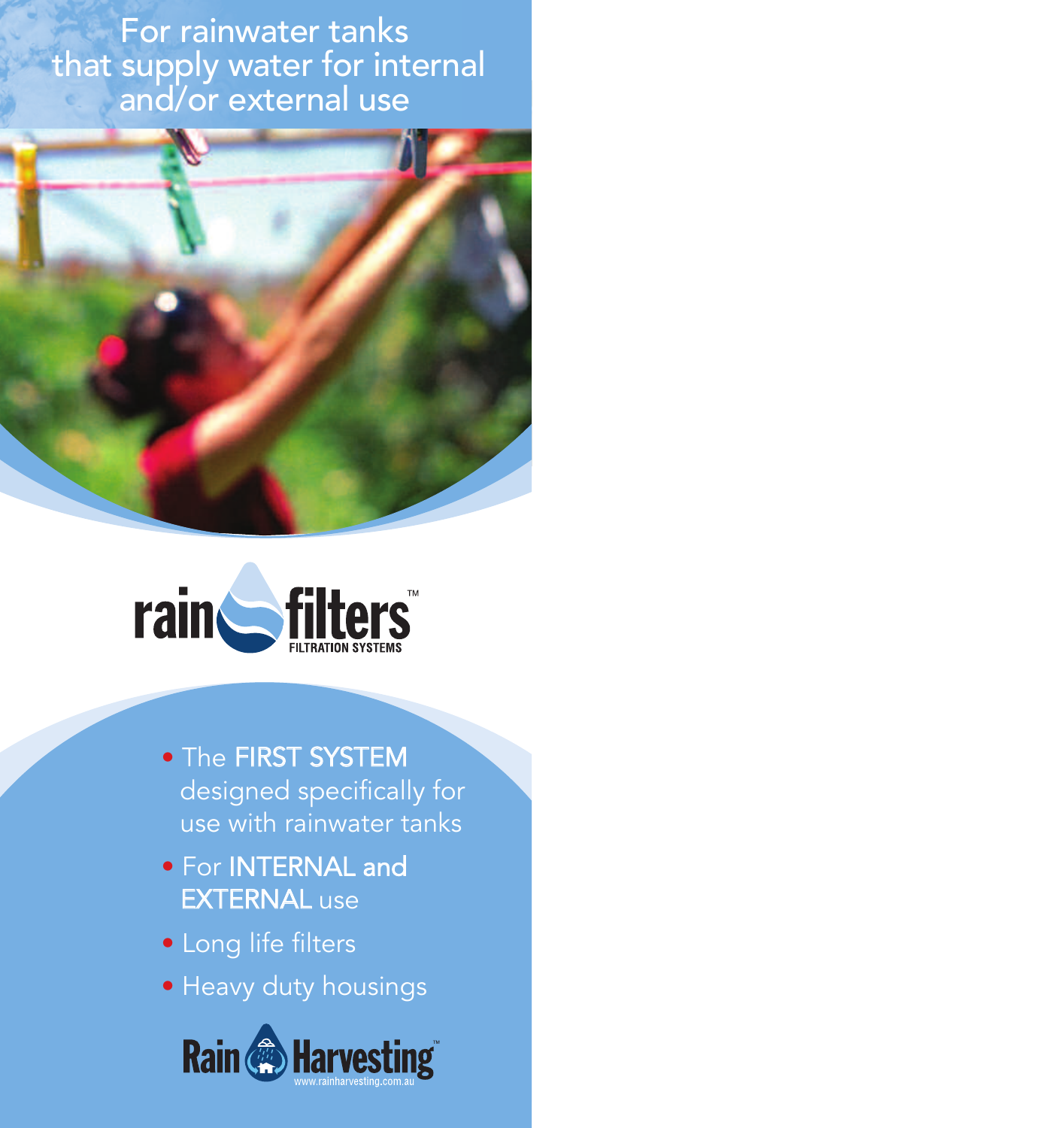# The First System Designed for Rainwater Tanks

The Rain Filters System is the first system designed specifically for use with rainwater tanks. Whilst gutter mesh, rain heads and first leaves, debris and other pollutants out of the rainwater tank, Rain Filters should be installed after the pump to provide extra confidence in your water quality.

#### INTERNAL uses: Rain Filters **Triple Action Filtration** System

If your rainwater tank supplies water for toilet flushing and laundry use, or whole of house supply, the Rain Filters Triple Action Filtration System provides filtration of fine sediments (down to 15 micron), colourt and odour in the one cartridge!

Systems are available in two sizes, utilising either a 10" or 20" filter cartridge and housing combination to:

- protect laundry wash cycles from discoloured or tainted rainwater
- protect appliances, such as washing machines, hot water systems and dishwashers
- reduce discolouring of toilet bowls and cisterns
- protect irrigation systems and provide cleaner water for other external uses

† In extreme situations a more aggressive product may be required for colour removal.

The Triple Action Filtration System features an outstanding filter cartridge that helps extend service life. Cartridges are resistant to bacterial attack allowing them to be used for non-chlorinated water applications. They feature over 7 times more surface area than traditional carbon filters, which enables higher dirt loading capacity and maximises cartridge life. A pleated cartridge design

optimises filtration efficiency, allowing full flow rates and high water volumes through the filter. This ensures pumps can operate at full pressure and without restriction\*.

\* Please note that pressure drops will occur as the filter cartridge is nearing the end of its useful life.



The systems are easy to install and feature heavy duty filter housings with UV resistant components and corrosion resistant fittings. A unique three-piece bowl system ensures long life with brass inserts and connections for the inlet/outlet fittings providing strong, watertight connections.

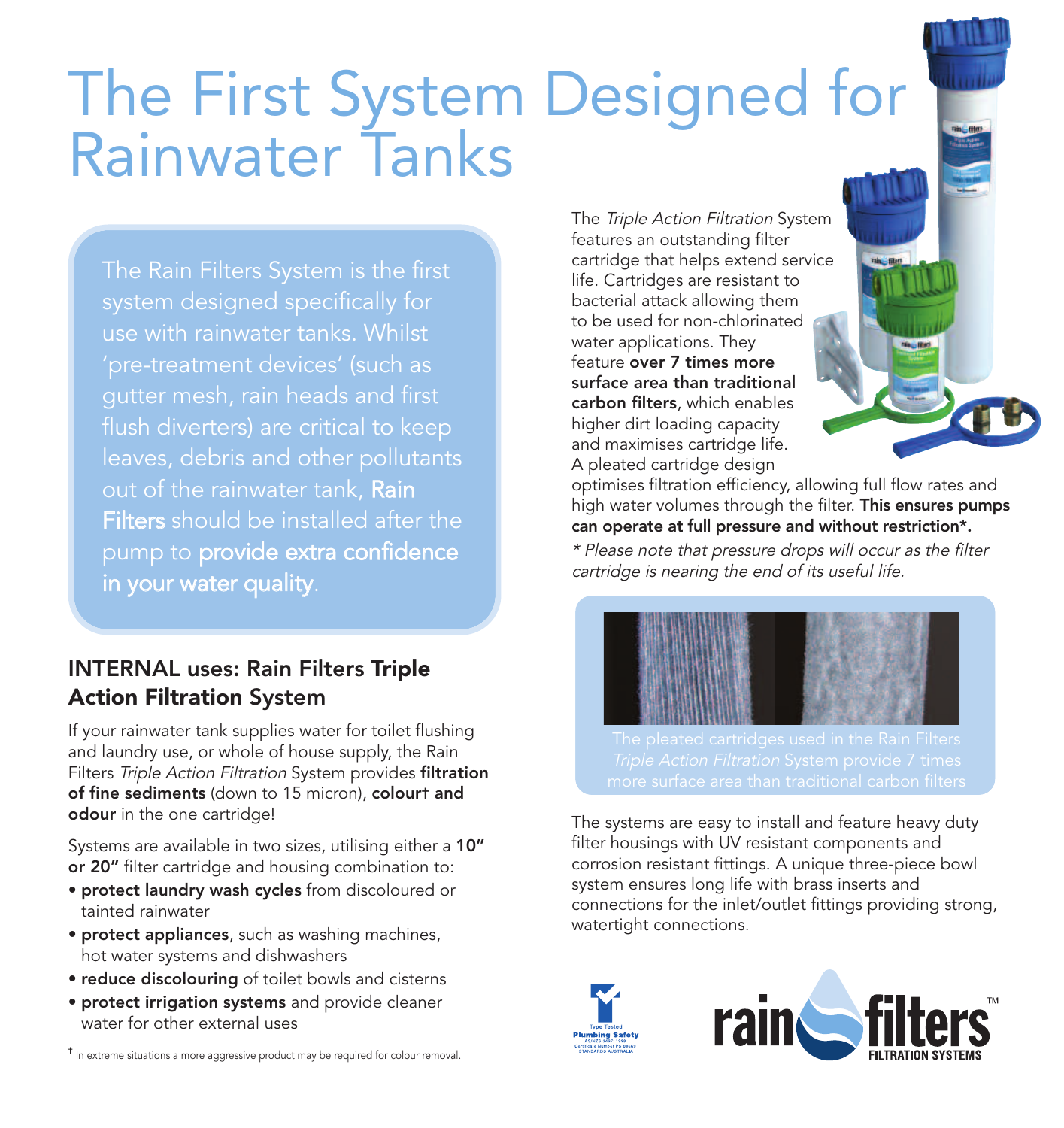#### EXTERNAL uses: Rain Filters **Sediment Filtration** System

If your rainwater tank supplies water purely for outside uses, the Rain Filters Sediment Filtration System provides filtration of sediments down to 80 micron.

The Sediment Filtration System features a 5" cartridge and housing combination to:

- prevent blockages of sprinkler heads allowing garden irrigation systems to operate freely and at full flow
- provide cleaner water for high pressure cleaning devices, car washing, pool or pond top-ups, or other uses

|  | <b>Model</b>       | <b>Rain Filters Triple Action</b><br><b>Filtration System - 10"</b><br>(WFRW01) | <b>Rain Filters Triple Action</b><br><b>Filtration System - 20"</b><br><b>(WFRW02)</b>                                                   | <b>Rain Filters Sediment</b><br><b>Filtration System - 5"</b><br><b>(WFRW05)</b>                                                                         |
|--|--------------------|---------------------------------------------------------------------------------|------------------------------------------------------------------------------------------------------------------------------------------|----------------------------------------------------------------------------------------------------------------------------------------------------------|
|  | <b>Flow rate</b>   | Suitable for flow rates up to<br>25 litres per minute                           | Suitable for flow rates up to<br>50 litres per minute                                                                                    | Suitable for flow rates up to<br>30 litres per minute                                                                                                    |
|  | <b>Suitability</b> | Ideal where rainwater tank<br>supplies laundry and toilets                      | Ideal for whole of house<br>supply, or where tank<br>supplies laundry, multiple<br>toilets, hot water systems<br>and irrigation systems. | Ideal where rainwater tank<br>supplies water purely for outside<br>uses, such as garden irrigation<br>systems, pool or pond top-ups,<br>car washing, etc |
|  | <b>Dimensions</b>  | 64mm diameter x<br>248mm height                                                 | 64mm diameter x<br>455mm height                                                                                                          | 64mm diameter x<br>127mm height                                                                                                                          |





The Sediment Filtration System uses a high performance polyester filter cartridge that is re-usable and washable to extend service life. The design enables higher dirt loading capacity and optimises filtration efficiency. This allows full flow rates and high water volumes through the filter, so pumps can operate at full pressure and without restriction.

Like the Triple Action Filtration Systems, the Sediment Filtration Systems are easy to install and feature heavy duty filter housings with UV resistant components and corrosion resistant fittings. Rain Filters unique threepiece bowl system ensures long life, and brass inserts and connections for the inlet/outlet fittings provide strong, watertight connections.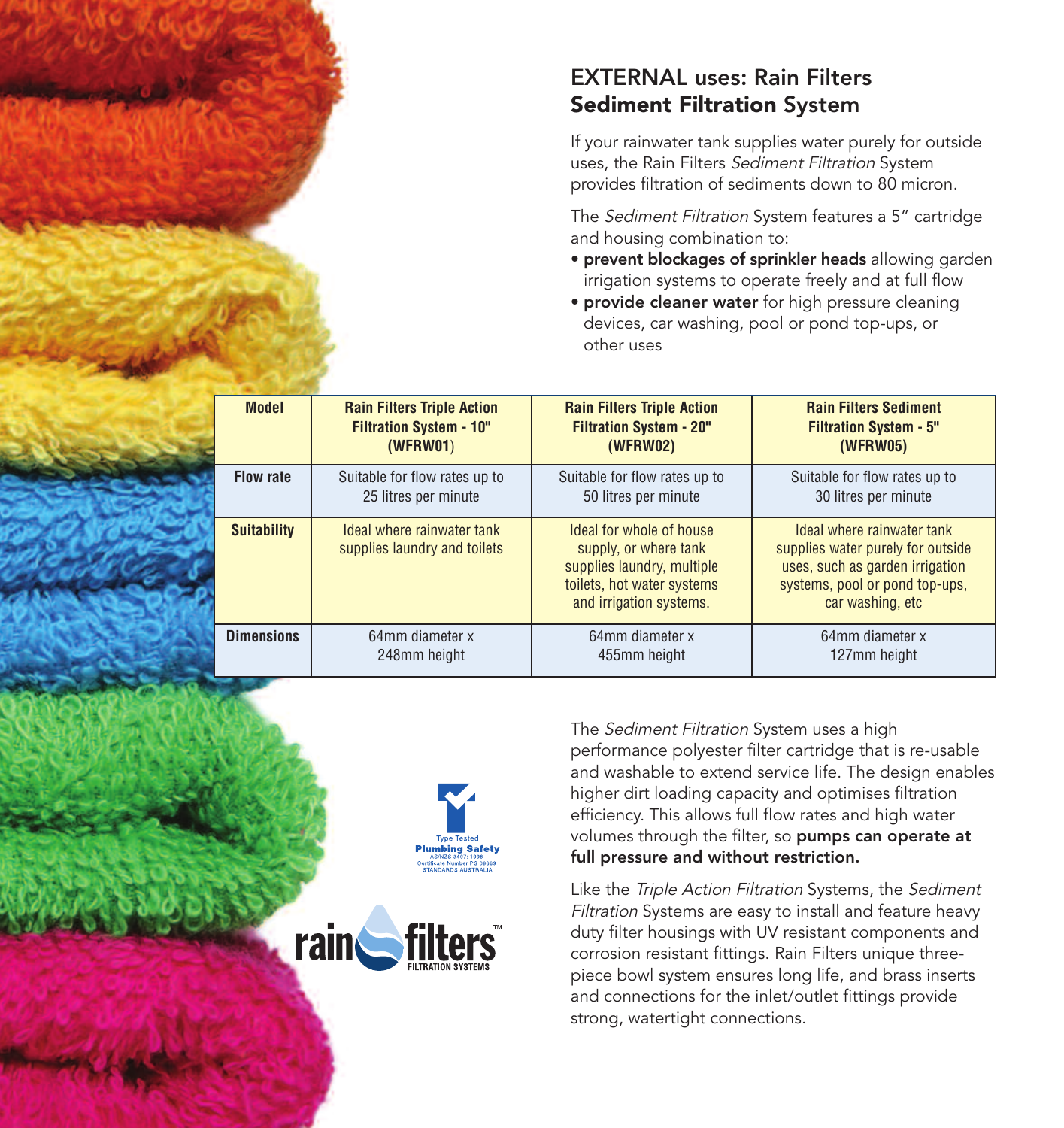

- **1.** Rainwater is directed from the roof, through 'pre-treatment devices' to help prevent leaves, debris and other pollutants entering the tank. Check with the local Council as to what devices are required, however these should include gutter mesh, rain heads and first flush diverters.
- 2. Whenever demand for rainwater is detected and under pressure from the pump, the rainwater is forced through the pleated membrane media.
- **3.** The membrane media in the filter cartridge stops particles passing through - down to either 15 micron (for the Triple Action System) or 80 micron (for the Sediment System). Cartridges will need to be replaced\* when the membrane eventually becomes fully loaded with sediment and flow rate through the filter decreases.

\* The filter cartridges for the Sediment System are washable and re-usable. Cleaning may extend filter life beyond a typical 6 to 12 months.

**4.** The Triple Action System also filters out colour and odour that may taint the water supply, because the membrane used is impregnated with carbon. Carbon is used to reduce/remove colour and odour contaminants.

Rain Filters System technical specifications can be downloaded from www.rainharvesting.com.au

Note: Some authorities recommend that rainwater tanks are not to be used for supply of drinking water where potable mains water is available.

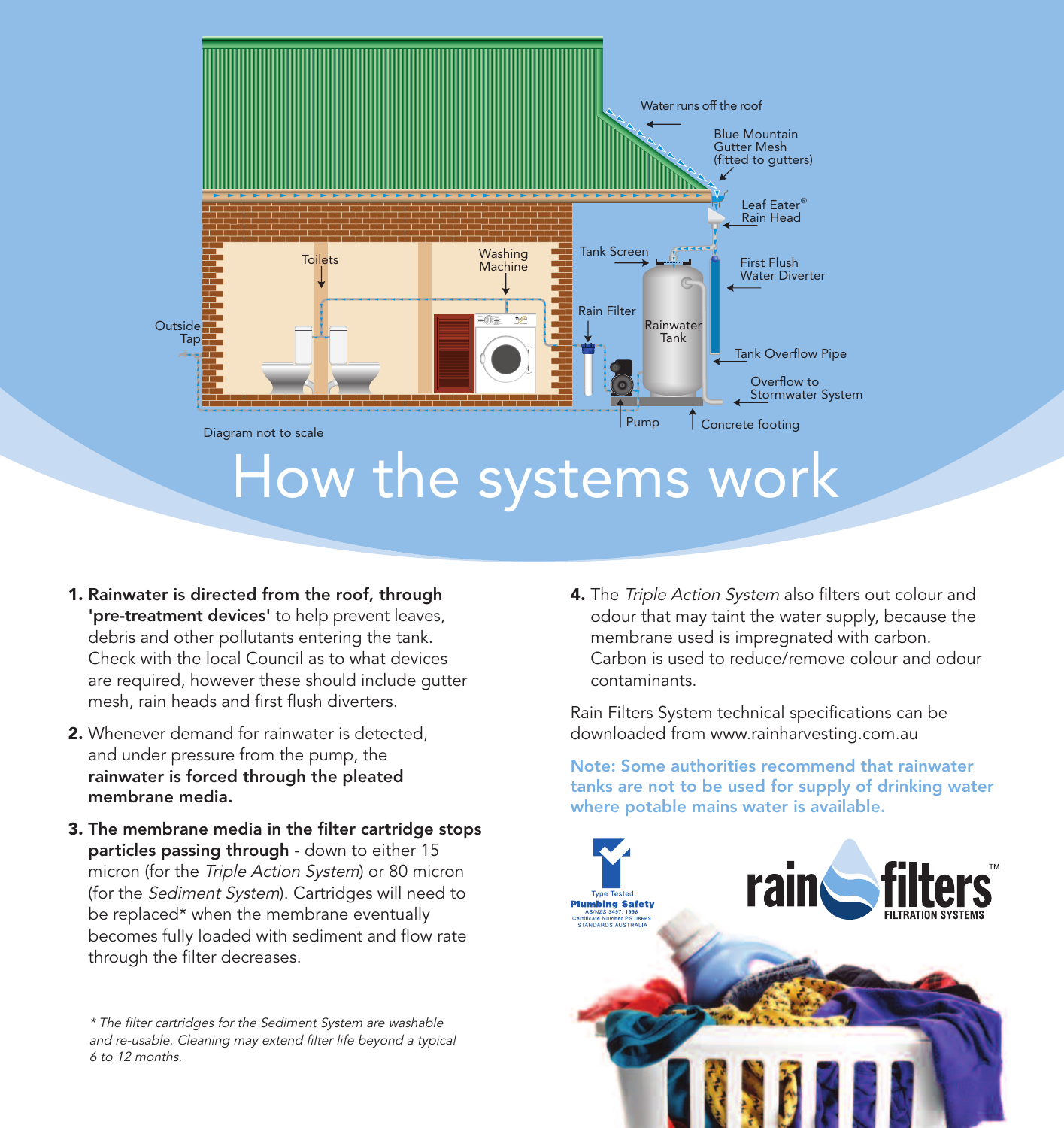## Improving<br>Rainwater Quality

#### The life expectancy of Rain Filters cartridges is determined by three factors water pressure\*, water quality and usage.

Residual sediments and other matter will eventually build up in the filter cartridge causing water pressure drops. Accordingly, cartridge life may vary between 6 and 12 months† . To prolong the life of the cartridges and improve the performance of the rainwater harvesting system, it is recommended that the system be designed to prevent debris getting into the rainwater tank in the first place.

'Pre-treatment devices' are required by many authorities and should be included as part of all rainwater harvesting systems. A fire proof gutter mesh system should be installed to keep leaves, debris and vermin out of gutters.

Pre-treatment devices such as Leaf Eater® or Leaf Beater® screened rain heads should be installed at each downpipe that supplies rainwater to the tank. These devices improve the hydraulic performance of downpipes by deflecting leaves and debris away from the flow of water. Gutter mesh and rain heads prevent gutters blocking and eaves flooding and in doing so, reduce fire risk by keeping flammable material out of the gutter.

It is also critical to install First Flush Water Diverters to prevent the first, most contaminated rainfall from polluting tank water. First Flush Diverters can be installed at each downpipe that supplies water to the tank, or larger units that can handle multiple inlet pipes can be installed nearby the tank.

Please refer to the following checklist, or visit www.rainharvesting.com.au for further information.

\* Care must be taken to ensure the pump is specified to provide adequate water pressure/flow rates.

† The filter cartridges for the Sediment System are washable and re-usable. Cleaning may extend filter life beyond a typical 6 to 12 months.

We can remind you when your filters need replacing. To take advantage of this service please complete and mail the warranty card to us, visit our website (www.rainharvesting.com.au) to register your Rain Filter System online, or alternatively call our National Replacement Filter Service Centre\* on 1300 785 355.

\* Replacement Filters Program is administered by Water Filters Australia Pty Ltd

### The Importance of Rainwater Filtration in 'Wet' Systems

'Wet' rainwater collection systems (also called 'charged' or 'flooded' systems) are where the pipes from the gutter go down the wall and underground and then



up into the tank (see Diagram 1). Because the pipes are underground and below the entry point to the tank, even

during periods without rainfall, water remains in the pipes. This water can become stagnant and should not be allowed to enter the rainwater tank.

Water quality can be significantly improved by fitting an In-Ground First Flush Diverter (see Diagram 2) to convert a 'wet' system into a 'dry' system. This device ensures that not only is the first flush of most

contaminated rainwater from the roof prevented from entering the tank, but importantly, the water held in



the underground pipe system on a sloping site is emptied out through the diverter after rainfall.

Rain Filters are recommended in both 'wet' and 'dry' systems, however wherever possible, systems should be designed so that the pipes leading to the tank empty



out after rain to improve the quality of water collected and to extend the life of the Rain Filters System cartridges.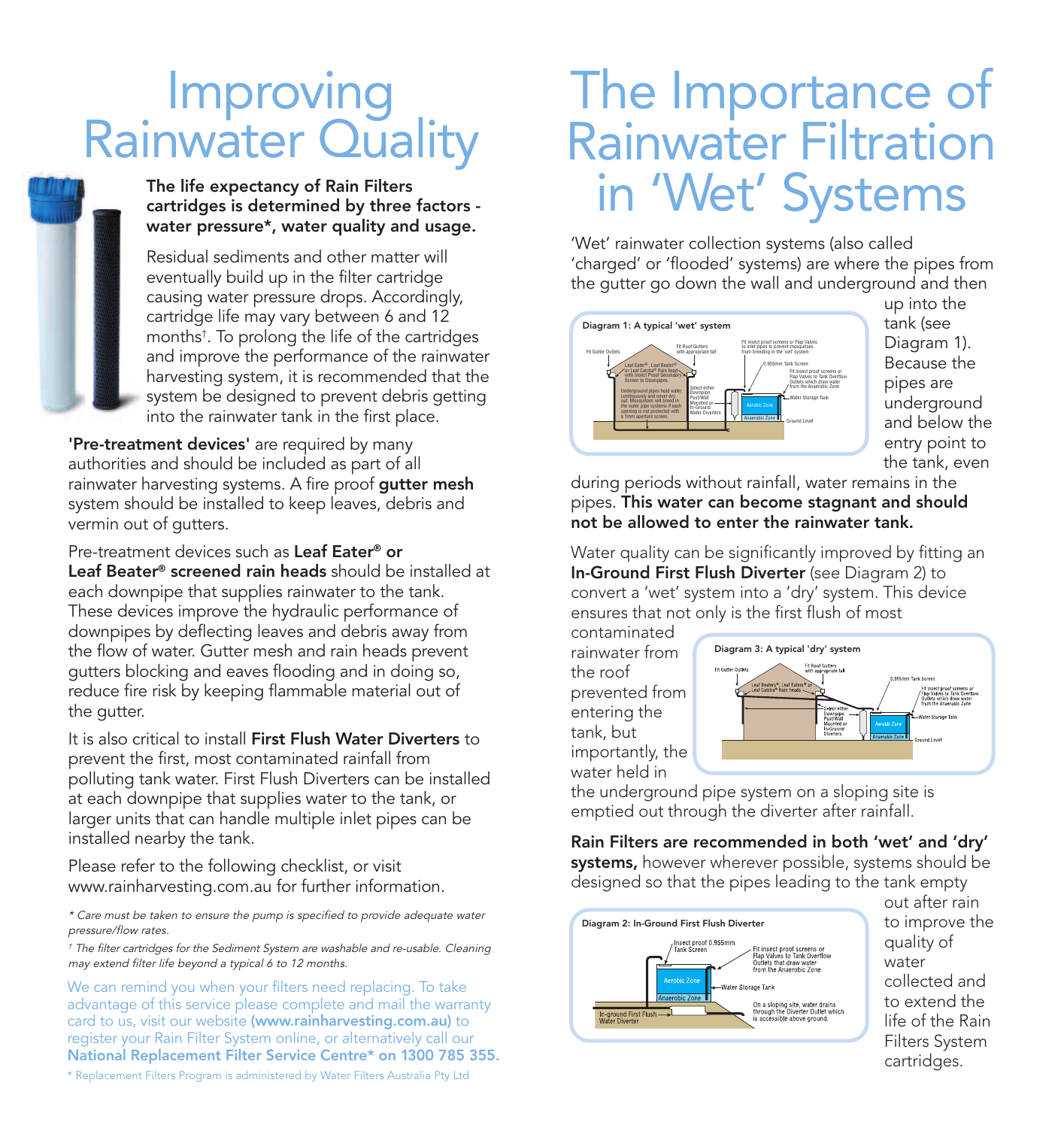## How to Create the Complete Rain Harvesting System

- **1.** Check ROOF SURFACE is suitable for collecting quality rainwater.
- **2.** Install GUTTER MESH (such as Blue Mountain Mesh<sup>™</sup>) to prevent leaves and debris from blocking gutters.
- **3.** Fit **GUTTER OUTLETS** from the underside of the gutter to prevent obstruction of water flow.
- **4.** Fit Leaf Eater® or Leaf Beater® RAIN HEADS to downpipes to stop gutters blocking. Rain heads deflect leaves and debris and keep mosquitoes out of pipes that hold water ('wet' systems).
- **5.** Install **WATER DIVERTER/S** to prevent the first flush of most contaminated rainwater from entering the tank.
- **6.** Ensure a TANK SCREEN is installed at tank entry point to keep mosquitoes and pests out.
- **7.** Choose a WATER TANK. Consider annual rainfall, roof catchment area and water usage when determining its size.
- **8.** Attach INSECT PROOF SCREENS or FLAP VALVES to the end of all pipes to the tank screen (for 'wet' systems) and to TANK OVERFLOW OUTLETS to keep mosquitoes and pests out and ensure the tank is vented properly.
- **9.** Utilise a TANK 'TOP UP' system (if required) to automatically top up the tank with mains water when levels fall to a designated minimum level.
- **10.** Select a PUMP SYSTEM (if required) to distribute water for use inside or outside the home.
- **11. RAINWATER FILTER.** Fit a purpose designed rainwater filter after the pump to help reduce residual sediment, colour and odour.
- **12. WATER LEVEL MONITOR.** Install a level indicator to help monitor your water usage. Wireless systems are most convenient and display a reading inside the home.

Consider local council requirements and have a plumber complete installation where required.